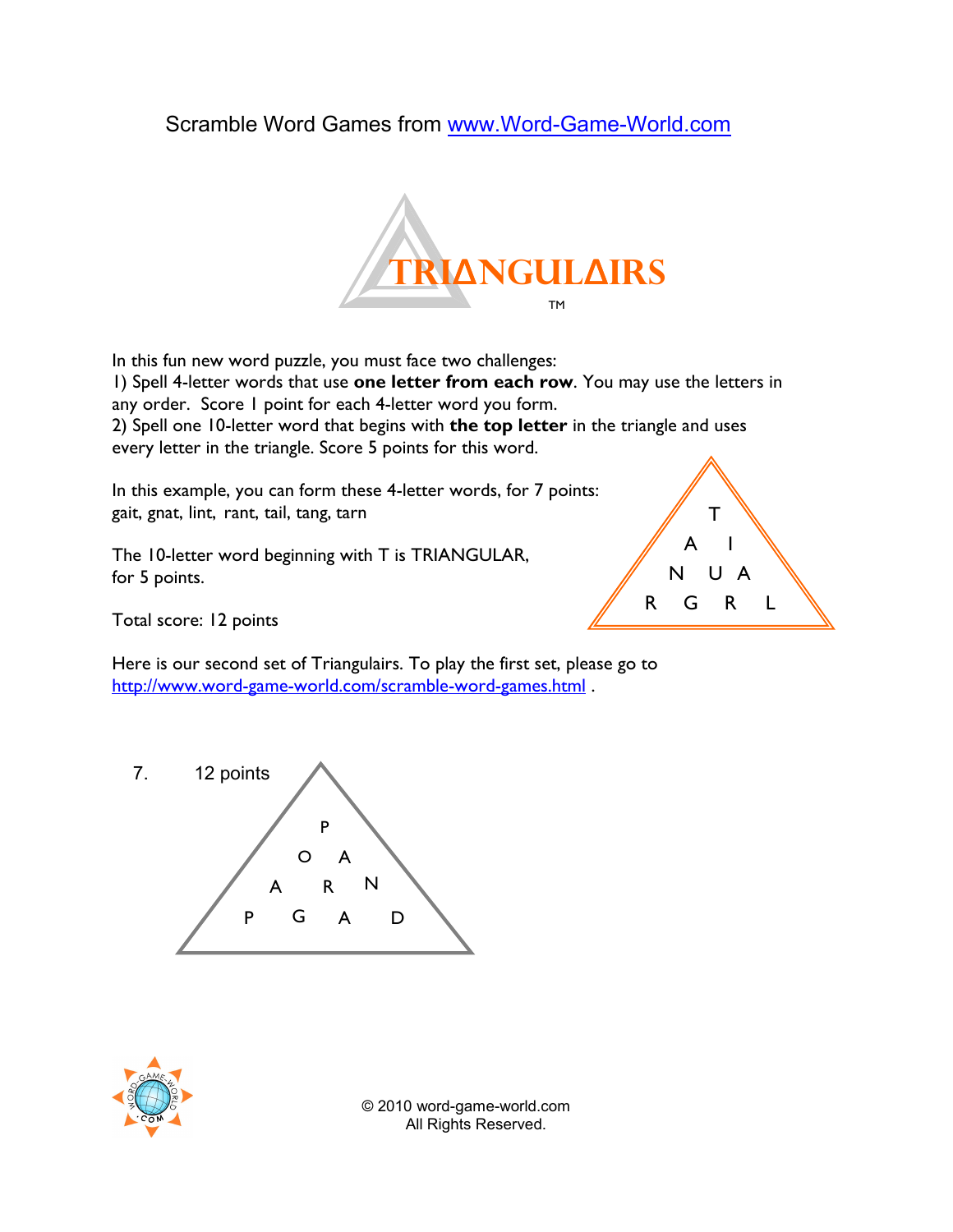









 © 2010 word-game-world.com All Rights Reserved.